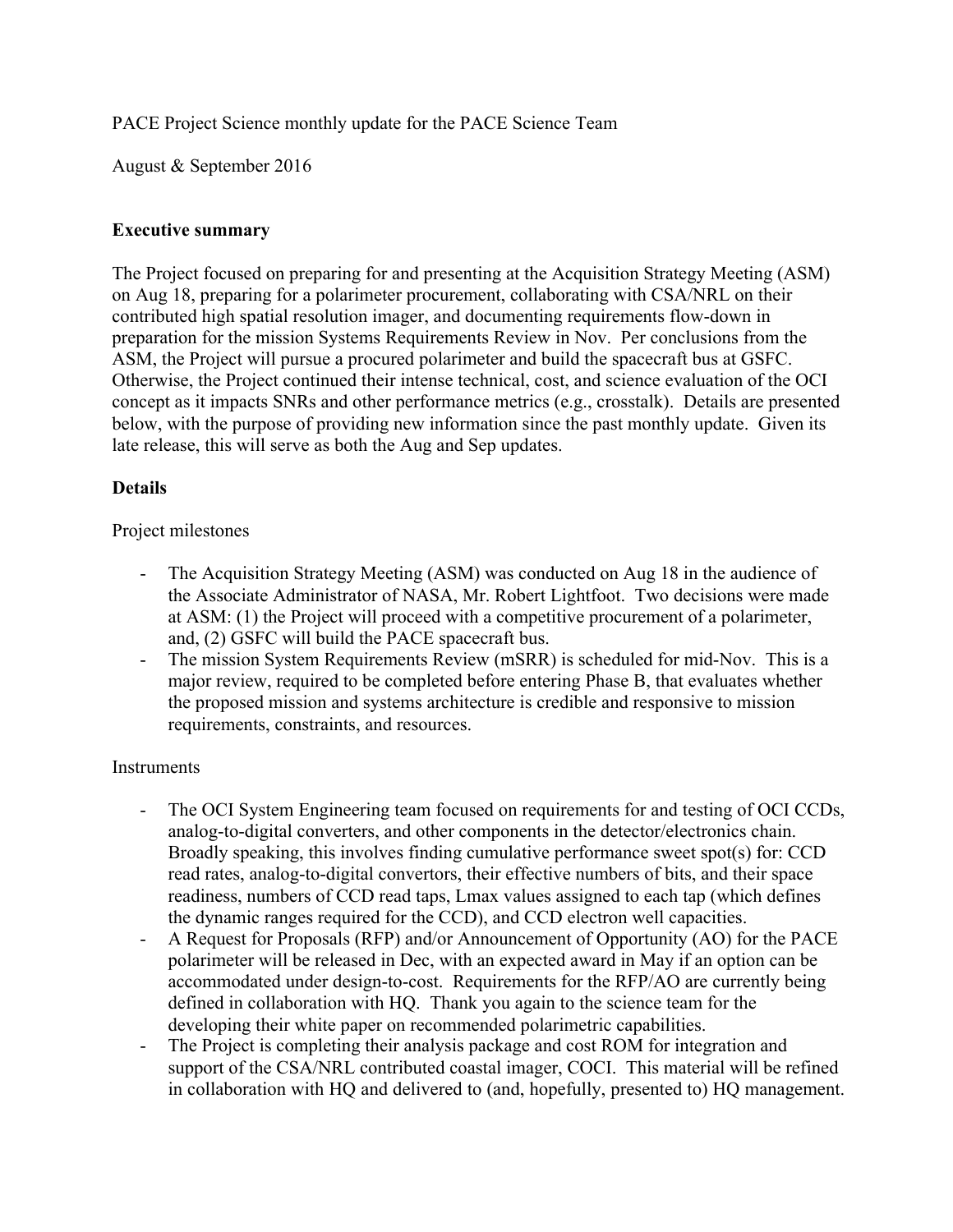The Project requires additional financial support to include COCI as part of the payload. The budget overguide request made earlier this year to support this instrument was not approved. Project Science requested that COCI include a 2-axis gimbal to support Sun glint mitigation and targeted pointing / data collection.

Science analyses

- OCI performance: Project Science continued to evaluate the impact of SNRs (provided by Engineering) for the evolving OCI concepts. Recall that the OBPG developed a Monte Carlo approach to evaluate the impact of noise on derived remote-sensing reflectances, the uncertainties from which will be used to infer if the OCI SNRs can meet mission threshold requirements on these reflectances.
- Altitude reduction from 675 km to ~420 km: Per the request of HQ, the Project explored the technical and scientific impacts of lowering the PACE observatory altitude to  $\sim$ 415 km to potentially support constellation flying with active instruments that benefit from lower altitudes. The Project identified mission elements that require further investigation if this altitude reduction were to be requested and presented this material to HQ on Jul 11. A subsequent analyses revealed that OCI flown for 675 km and a LIDAR flown at 415 km with a common Equatorial crossing time (e.g., 13:00) would result in an average difference in observation time of only  $\sim$ 23 min (max of  $\sim$ 47 min).
- The spectral range of OCI will be tentatively extended down to  $\sim$ 315 nm. One major benefit of this could be characterization of ozone to support ocean color atmospheric correction with relying on ancillary data sources. A case study using heritage OMI/OMPS ozone algorithms with a PACE spectral configuration is still underway.
- SWIR bands: ST input on SWIR band positions and widths has been and still is welcome. Thank you for the conversation on the utility of the 940 and 1380 nm bands during the Aug atmospheric correction science team telecon. Also, Project Science is working to understand the impacts of adding a  $7<sup>th</sup>$  (980 nm) and/or  $8<sup>th</sup>$  (1040 nm) SWIR band to OCI to better understand why this may or may not be possible.
- Others in the queue (advance input welcome from the ST): science impacts of spatial aggregation to smaller pixels at the end-of-scan (something the current OCI concept can do for UV-NIR, but not SWIR).

# Communications

The Ocean Ecology Lab and OBPG have been increasingly supporting the ocean color communications and outreach material coming out of GSFC. Please let the Project know about related ocean color, clouds, and aerosols communications and outreach activities!

The PACE Web site (http://pace.gsfc.nasa.gov) continues to evolve. Please check it out. Thank you to those of you who provided their PACE-related publications to Annette. This information should now be included in your online profiles, so please take a moment to visit the Web site. If you have not contacted Annette (there are three of you), please do so.

# Applied Sciences